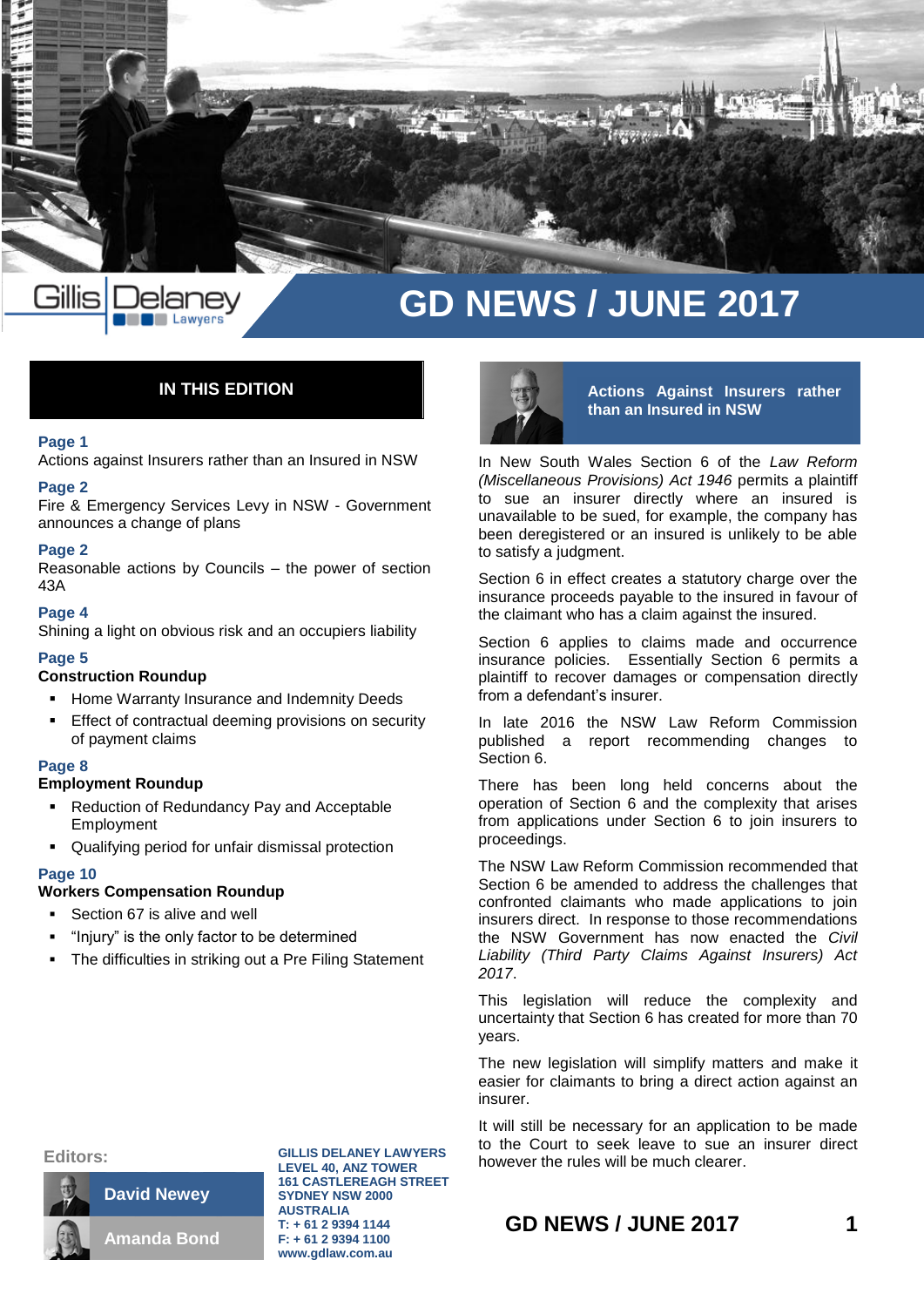The new legislation provides that:

- **if an insured person has an insured liability to a** claimant, the claimant may recover the amount of the insured liability from the insurer;
- the amount which can be recovered is limited to the amount properly payable under the contract of insurance.
- **n** in any proceedings commenced against the insurer, the insurer stands in the place of an insured person as if the proceedings were proceedings to recover damages, compensation or costs from the insured person. The insurer has the same rights and liabilities as the insured;
- proceedings can only be commenced against the insurer with the leave of the Court;
- leave can be sought before or after proceedings against the insurer have been commenced;
- **EXEC** leave to commence proceedings must be refused if the insurer can establish that to disclaim liability under the contract it is entitled of insurance or under any Act or law;
- in proceedings the insurer is entitled to rely on any defence or any matter that the insurer would have been entitled to rely on in a claim e insured made by the insured person against it or that the person would have been entitled to rely on in proceedings against the claimant;
- a judgment obtained against an insured person does not prevent the claimant from recovering money from the insurer except to the extent that the judgment is already satisfied;
- **a** any payment made by an insurer to a claimant in respect of an insured liability discharges, to the extent of the payment, the liability of the insurer to make a payment to the insured person;
- a payment by the insurer to the insured person by way of compromise or settlement does not reduce the insurer's liability to a claimant. This will protect claimants against compromises between an insurer and an insured which purportedly satisfies an insurer's obligations under a policy.

The legislation does not specify any preconditions that a claimant must satisfy in order to obtain a grant of leave from the Court to commence proceedings against the insurer. For example, the legislation does not specify that proceedings can only be commenced against an insurer where the insured person is unavailable to be used or is unable to satisfy any judgment or is insolvent.

The legislation does not seek to create additional rights to those that existed under Section 6 of the *Law Reform (Miscellaneous Provisions) Act 1946* and rather seeks to clarify and simplify the process of suing an insurer direct for its liability that attaches under a contract of insurance.

New South Wales is likely to remain the jurisdiction of choice in Australia for the commencement of proceedings by claimants against insurers to recover liabilities that have been insured under a contract of insurance.

# **David Newey dtn@gdlaw.com.au**



In late 2015 the NSW Government announced it would abolish the Emergency Services Levy on insurance policies in NSW and replace it with a Fire and Emergency Services Property Levy ("FESL") paid alongside Council rates to commence from 1 July 2017.

The proposed reform sought to distribute the funding for fire and emergency services across businesses and landowners so the burden would not only fall on those who had property insurance.

However on 30 May 2017 the NSW Government announced it will defer the introduction of the FESL to ensure small and medium businesses do not face an unreasonable burden in their contribution to the State's Fire & Emergency services.

The Government has noted that whilst the new system will produce fairer outcomes in the majority of cases. some people, particularly in the commercial and industrial sectors, would be worse off by too much under the proposed model which was not an intended consequence.

The NSW Government now plans to work with Local Government, Fire & Emergency Services and the insurance industry and other stakeholders to find a better and fairer path forward.

For now the Fire Emergency Services Levy will continue to be collected via insurance policies until the NSW Government has completed a further review.

# **David Newey dtn@gdlaw.com.au**



**Reasonable actions by Councils – the power of section 43A**

In previous issues of GD News we have discussed the statutory defences available to public authorities following the introduction of the *Civil Liability Act* 2002.

One such defence is that contained in section 43A of the legislation. That section applies where liability is based on a public authority's exercise, or failure to exercise, a special statutory power conferred on the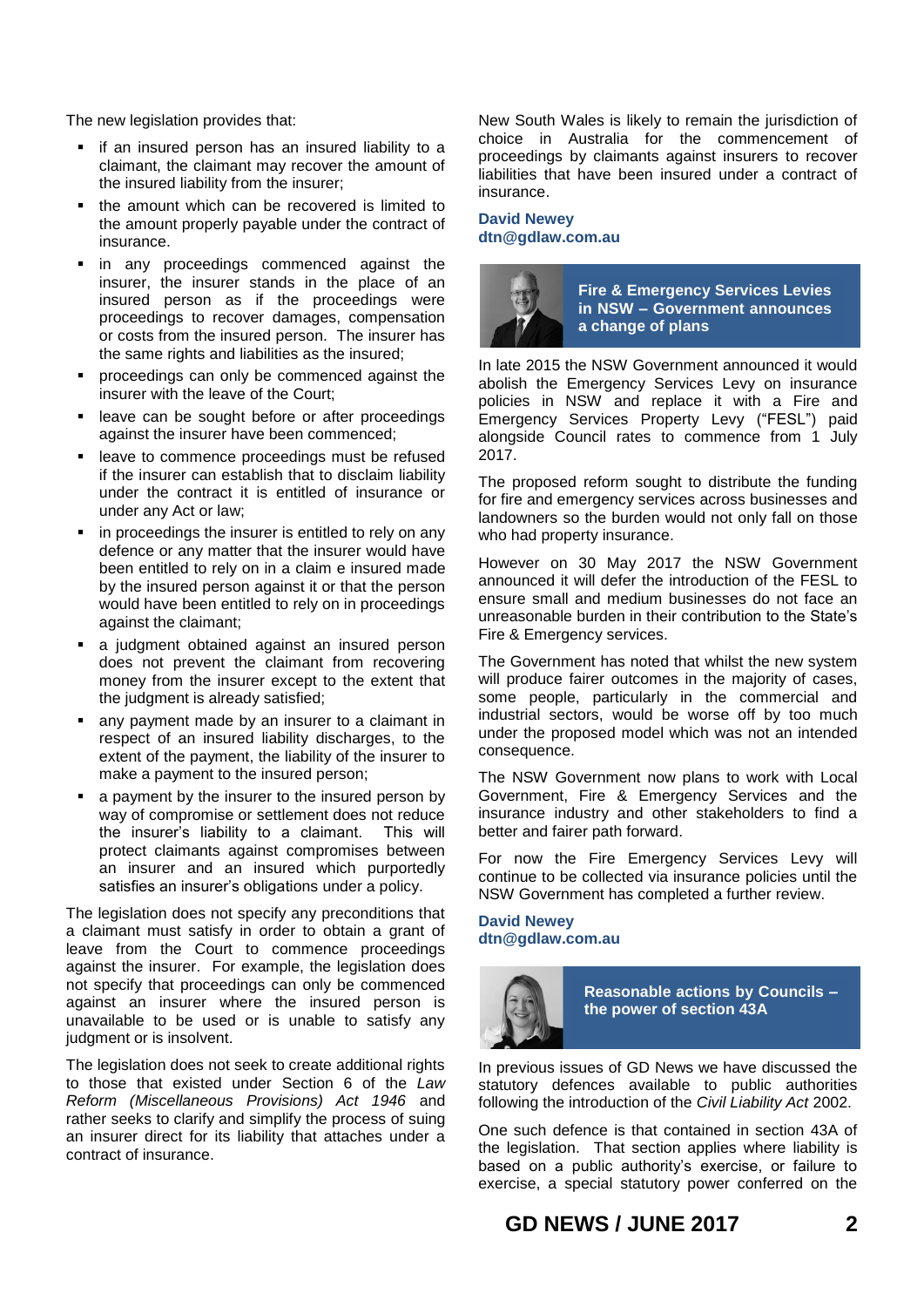authority. Section 43A(3) provide that for the purpose of any such proceedings, any act or omission involving an exercise or failure to exercise a special statutory power does not result in liability, unless the act or omission was so unreasonable that no authority having the statutory power in question could properly consider the act or omission to be a reasonable exercise of, or failure to exercise, its power.

The Supreme Court of NSW has recently considered section 43A in the case of *Wells v Council of the City of Orange*.

At approximately 10.30 pm on 16 November 2009 Wells was riding his motorcycle along Jilba Street when he collided with a water filled barrier that had been placed across Jilba Street as part of roadworks being undertaken by the Council. Wells was thrown forward over the barrier and sustained serious injuries, including to his head. Wells commenced proceedings in the Supreme Court against the Council of the City of Orange. Wells alleged the Council had failed to provide adequate lighting and delineation and used a traffic control plan ("TCP") of which the barrier formed part, which failed to comply with Australian Standard AS1742.3.

The Court ordered there should be a separate hearing in relation to liability.

The matter proceeded to hearing before his Honour Hoeben, Chief Justice at Common Law, who handed down his judgment on 3 May 2017.

In their defence of the claim Council argued firstly that they were not negligent and secondly, that Council were entitled to rely on the defence in Section 43A of the *Civil Liability Act* 2002. The Court noted in this particular case Section 43A would apply as the Council was carrying out traffic control work pursuant to their power under the *Roads Act* 1993. Further, there was no issue that the barrier in question was a "traffic control facility".

Wells submitted the Council's exercise of the special statutory reasonable power was unreasonable as it had created the hazard and there was no risk management assessment which resulted in a needlessly dangerous situation. Further, Wells submitted the Traffic Control Plan ("TCP") should have been prepared by a properly qualified person, there should have been a check at night by Mr Swain to assess the adequacy of the lighting and delineation of the hazard, there was a failure to properly delineate the hazard by reflective materials and Council also failed to properly consider or apply the Australian Standard.

The plaintiff failed to establish negligence at first instance. In his judgment his Honour was of the view that it was not foreseeable such a collision would occur if a motorcyclist were taking reasonable care for his or her own safety.

However, his Honour went on to consider the application of section 43A in the event that there was an appeal.

In his consideration of the defence, his Honour considered the expert evidence and the joint report that had been provided by the engineers. His Honour was of the opinion that this case could clearly be distinguished from the decision of *Curtis v Harden Shire Council* where the defence was unsuccessful.

In this particular case there was clear evidence as to why the water-filled barriers were used.

Justice Hoeben stated:

*"The factual issue being considered by the Court of Appeal in Curtis v Harden Shire Council was significantly different to that under consideration here. In Curtis, the most important sign of those required by the TCP had not been used, there was no explanation for why it had not been used and the failure to use it was described by the senior RTA person who gave evidence as "making no sense". In this case, Mr Swain gave evidence and explained why it was that he had used water-filled Triton barriers, ie. to prevent interference with the barriers by them being moved or taken. In the joint expert's report, far from being described as making "no sense", it was accepted that such a decision was a "potentially acceptable application of professional judgment noting that the alternative barricades (barrier boards or lightweight modules) may have been subject to interference and relocation (vandalism).* 

*Whilst it is true that Mr Lawson, both in his report and in evidence, resiled from his apparent agreement to that proposition, both Messrs McDonald and Johnstone adhered to it.*

*It was accepted by the experts that the danger of interference and vandalism of the barriers was real. Not only was there evidence of Mr Swain to that effect but ... it was recorded that signs were vandalised and needed to be replaced on 21 November 2009.* 

*The other matters dealing with the reasonableness of using the water filled Triton barriers have already been set out and referred to in the analysis of whether negligence against the defendant had been established. In essence, the evidence made clear that barriers were required to be in place for some time while construction proceeded. In those circumstances the lack of permanency and robustness of the barriers had the real prospect of becoming a continuous problem affecting the completion of the project. No doubt on each occasion that barriers were removed or interfered with, it would be necessary to replace them which would result in a direct cost but would also potentially stall work on the project until the barriers were replaced. It might also give rise to a further hazard if*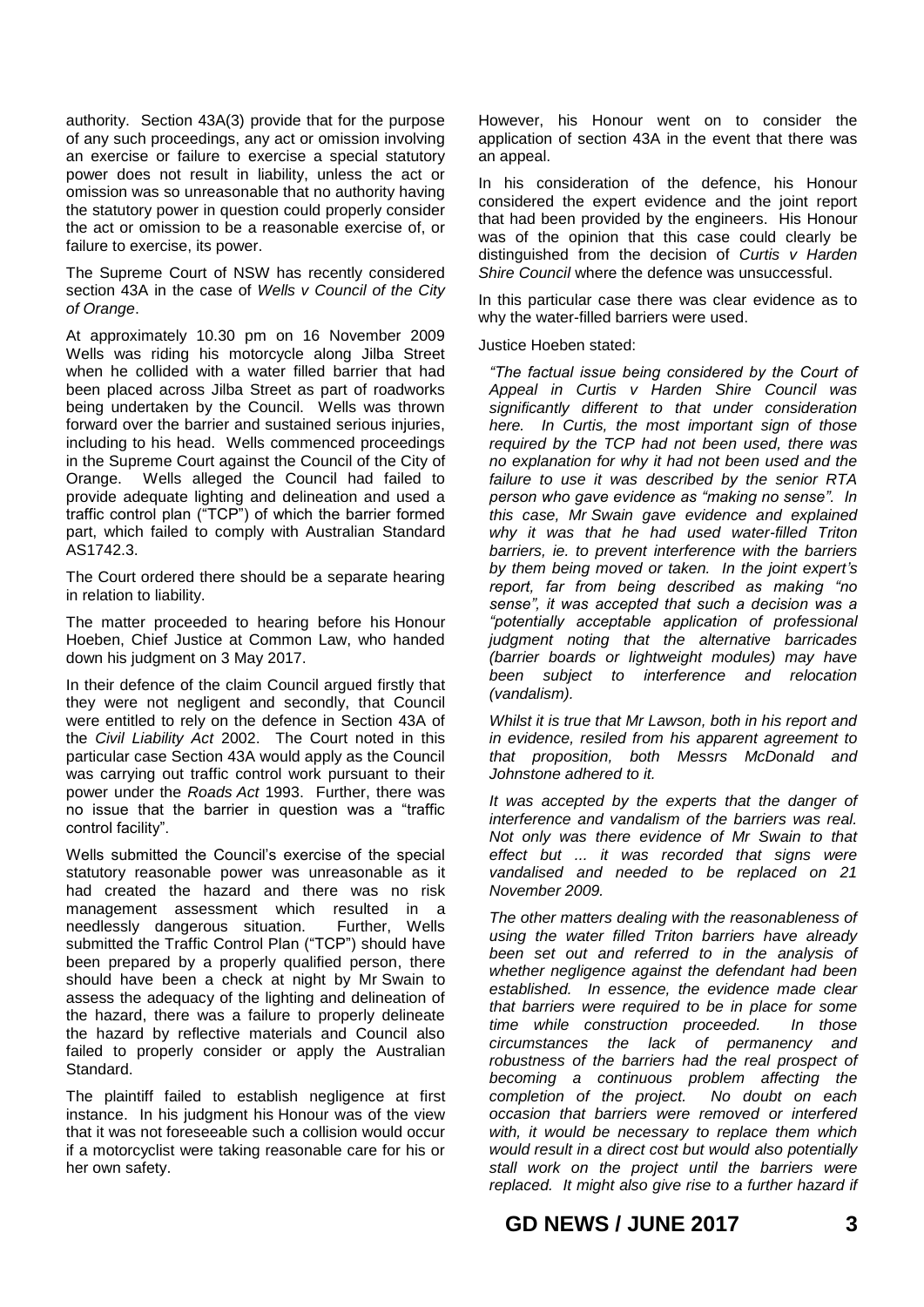*the signs became confusing or unclear, or a particular barrier or sign were missing, which would most likely occur at night until its removal was discovered.*

*I found Mr Lawson's evidence on this issue to be unpersuasive. Apart from the fact that his agreement in the Joint Experts Report was in clear conflict with that part of his report, his justification for resiling from that agreement in evidence was at best unconvincing. Mr Lawson was simply not prepared to entertain the use of water filled barriers under any circumstances. This included the scenario where there was adequate lighting provided at the accident site which revealed their presence. As indicated earlier in this judgment, the failure on the part of the defendant to comply with the Australian Standard while potentially giving rise to a claim in negligence, was not determinative of that proposition. Such a finding depended upon the whole of the evidence, not just the question of whether the Australian Standard was complied with. ...*

*I am satisfied the defendant has made out the defence under Section 43A so that even if I am found to have erred in my assessment of negligence, the plaintiff's claim would still fail as a result of the application of Section 43A. The plaintiff has failed to establish that the use of the Triton water filled barriers was not a reasonable exercise of its special statutory power by the defendant."*

Therefore, although the plaintiff would have failed at first instance, the Council had the protection of Section 43A of the *Civil Liability Act 2002.*

It is important to note that Section 43A does not provide an automatic defence where roadworks are being undertaken by a local Council. This is demonstrated by the fact that Harden Shire Council were not entitled to rely on the defence in the Curtis decision.

A local Council will still need to prove their actions were not so unreasonable that no reasonable Council would have undertaken them.

# **Amanda Bond asb@gdlaw.com.au**



**Shining a light on obvious risk and an occupiers liability**

The obvious risk provisions in the *Civil Liability Act 2002* provide there is no duty on occupiers to provide a warning in circumstances where a risk of harm was obvious to a reasonable person.

The defence has been relied on in a variety of circumstances for occupiers such as slippery stairs at an ice skating rink (*Liverpool Catholic Club Ltd v Moor*  *[2014] NSWCA 394*) and an unsecured manhole along a footpath (*Ryde City Council v Smith [2003] NSWCA 57*).

The case of *Ratewave Pty Limited ("Ratewave") v BJ Illingby* saw the Court re-examine the issue of obvious risk in the context of a large decorative wooden platform in a hotel lobby.

Mr Illingby was walking through the lobby area of the Manly Pacific Hotel when he tripped on a raised wooden platform which ran alongside the hotel wall as a design feature. The wooden platform was approximately 1.77 metres wide, 2.62 metres long and 15.1 cm in height and was a dark wood which contrasted against the white marble hotel lobby floor. A strip of LED lighting was also present underneath the wood, illuminating the floor directly under the wooden platform. There were also several cylindrical sculptures placed on the platform.

Mr Illingby stated he failed to see the wooden platform due to an intense glare from a nearby window which obscured his view.

The case was first heard in the District Court before Judge Levy. The assertion that the plaintiff's vision had been affected by glare only arose at the hearing. Ratewave relied on liability evidence from Dr Cooke regarding the lighting in the lobby following an inspection of the premises. Dr Cooke gave evidence at the hearing that the glare was unlikely to have affected Mr Illingby's ability to see the raised platform. His Honour found the evidence of Dr Cooke unpersuasive noting that his inspection of the hotel lobby had taken place on a day that was slightly cloudy and his Honour ultimately made a finding that the plaintiff had been affected by the glare which had obscured his ability to see the platform.

His Honour found in the circumstances including the presence of glare, that there was a risk of people injuring themselves on the platform. His Honour found that such a risk was both foreseeable and not insignificant. His Honour also found the risk was not an obvious risk for the purpose of Section 5F (1) of the *Civil Liability Act 2002*. His Honour did not apply any discount for contributory negligence.

Ratewave appealed on the basis the primary judge had erred in finding Mr Illingby had been affected by the intense glare and in not placing sufficient weight on the evidence of Dr Cooke. Ratewave also argued in the absence of a finding that the plaintiff was affected by glare there was no explanation as to why the plaintiff did not see the platform and in those circumstances it was an obvious risk and no obligation arose for Ratewave to warn of its presence.

The Court of Appeal was comprised of Meagher JA, MacFarlan JA and Fagan J.

The Court held the evidence did not support a finding that the light or glare was "intense or debilitating". The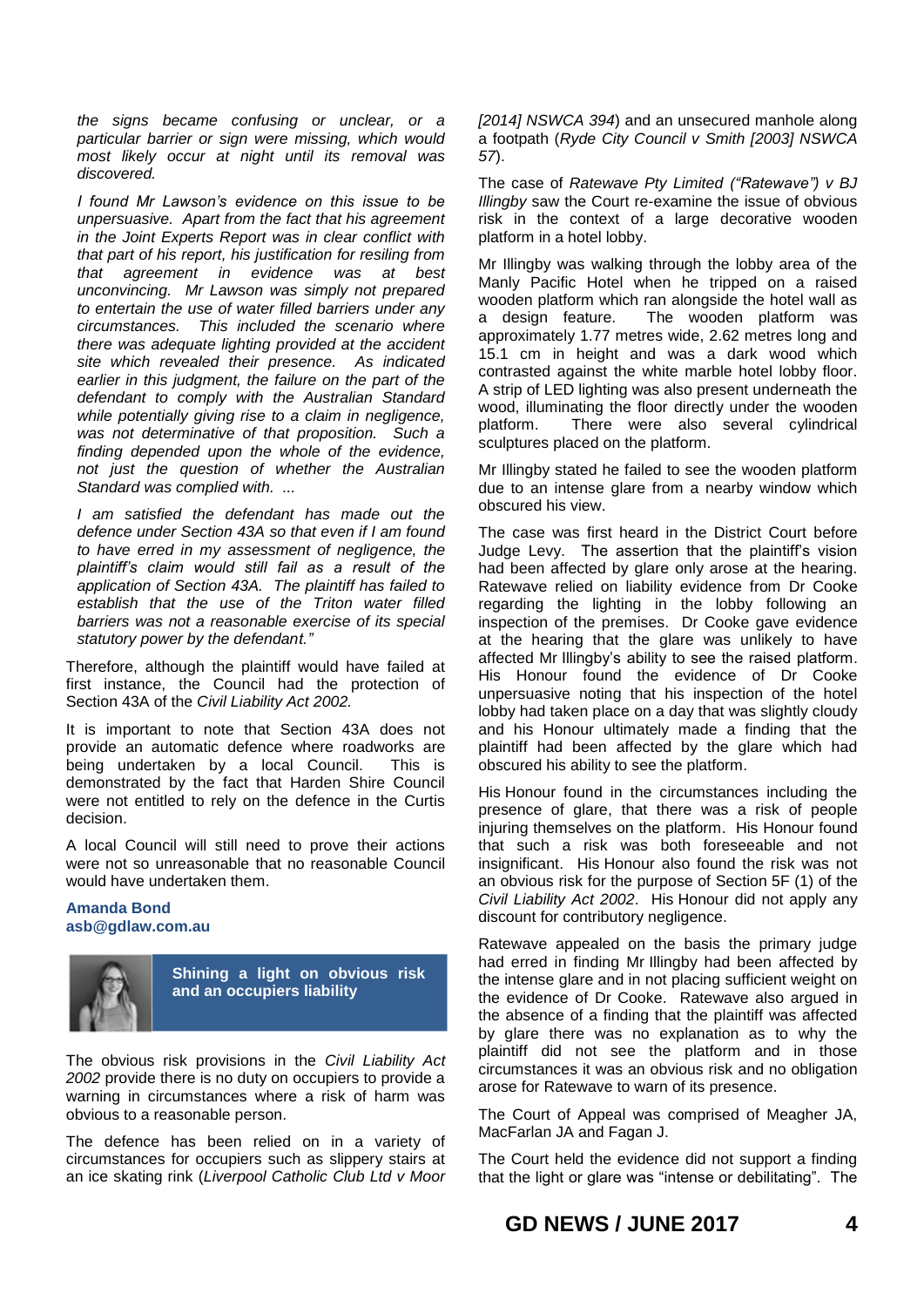Court reviewed the evidence of Mr Burn on behalf of Mr Illingby and Dr Cooke for Ratewave. As the issue of intense glare had only arisen at the primary hearing neither expert had directly considered it in their reports however they had examined the lighting of the lobby and Dr Cooke, after considering the issue in particular depth, had concluded the lighting in the area was excellent and provided optimum lighting.

The Court held the primary judge was not justified in the limited weight he gave to Dr Cooke's evidence.

The Court found the presence of such a low platform in a lobby area was not likely to be expected by pedestrians. It would also be reasonably expected that users of the area may be distracted, inattentive or even less than careful. In those circumstances the risk of someone not seeing the platform and tripping was both foreseeable and not insignificant.

The Court looked at the following factors that would have led a reasonable occupier to provide warning signs:

- pedestrians in the hotel lobby would not expect to come across a low raised platform in that area;
- pedestrians in the lobby would include people who were using varying degrees of care and attention and potentially not looking where they were going;
- because of the nature of the platform and where it was located it would not be expected, such that someone who was exercising care for their safety would not necessarily see and avoid it;
- that a person who tripped on the platform could sustain serious injuries which could easily be avoided if there was a warning sign or some form of barrier cautioning off of the area;
- that these precautions could be taken without difficulty or expense and that there was little or no special utility in having the platform raised as it was.

Meagher JA and MacFarlan JA both found that based on the above factors the risk of harm was not an obvious risk. Their Honours held a reasonable occupier would have taken steps to warn pedestrians of the platform. Further, the primary judge had not erred in his finding of no reduction for contributory negligence and found on Mr Illingby's evidence that he was looking where he was going and did see various visual cues such as raised cylindrical sculptures on the platform, which he described in his evidence.

On the issue of causation Meagher JA and MacFarlan JA considered a warning sign would have been sufficient to prevent Mr Illingby from tripping.

Fagan J dissented on the issues of obvious risk and contributory negligence. Although his Honour agreed the risk was foreseeable and not insignificant, he considered it did constitute an obvious risk taking into account issues such as the dark colouring of the timber

and light marble surrounding floor, LED lighting, the substantial size of the platform, reflectivity of the timber surface and the visual cue provided by the sculptures mounted on the floor.

His Honour noted:

*"The presence and characteristics of the platform would have been obvious to a reasonable person in the position of [Mr Illingby] and once these facts were appreciated the risk of tripping over it was self evident."*

His Honour found that Mr Illingby had failed to take reasonable care for his own safety noting Dr Cooke's evidence that the platform would have been within a pedestrians "cone of vision" from approximately 20 meters away. His Honour found that Mr Illingby either failed to keep a reasonable lookout sufficient to identify the platform or did identify the platform and subsequently failed to navigate it as he did not look at it at reasonable intervals as he approached.

His Honour distinguished the case from the manhole cover which had not been properly closed in *Ryde City Council v Smith* [2003], noting that the platform was less hazardous and more discernible and that Mr Illingby's failure to take reasonable care was significantly greater than the plaintiff in that case. His Honour made a finding of a reduction of one third of damages for contributory negligence.

This case highlights the high standards occupiers are held to and the degree of care which needs to be taken by occupiers to manage all tripping hazards even those which appear obvious.

In this case the platform involved was a decorative design element and occupiers should ensure that the safety of pedestrians is held at the forefront of their mind when designing an area.

Where design elements are included risk assessments, warning signs and where necessary other precautions such as barriers can prevent design elements from becoming a risk to pedestrians and manage the risk for the occupier.

**Victoria Upton vmu@gdlaw.com.au**

# **CONSTRUCTION ROUNDUP**



**Home Warranty Insurance and Indemnity Deeds**

As part of the home warranty insurance scheme it is common for the insurer to require the directors of a building or development company to execute a Deed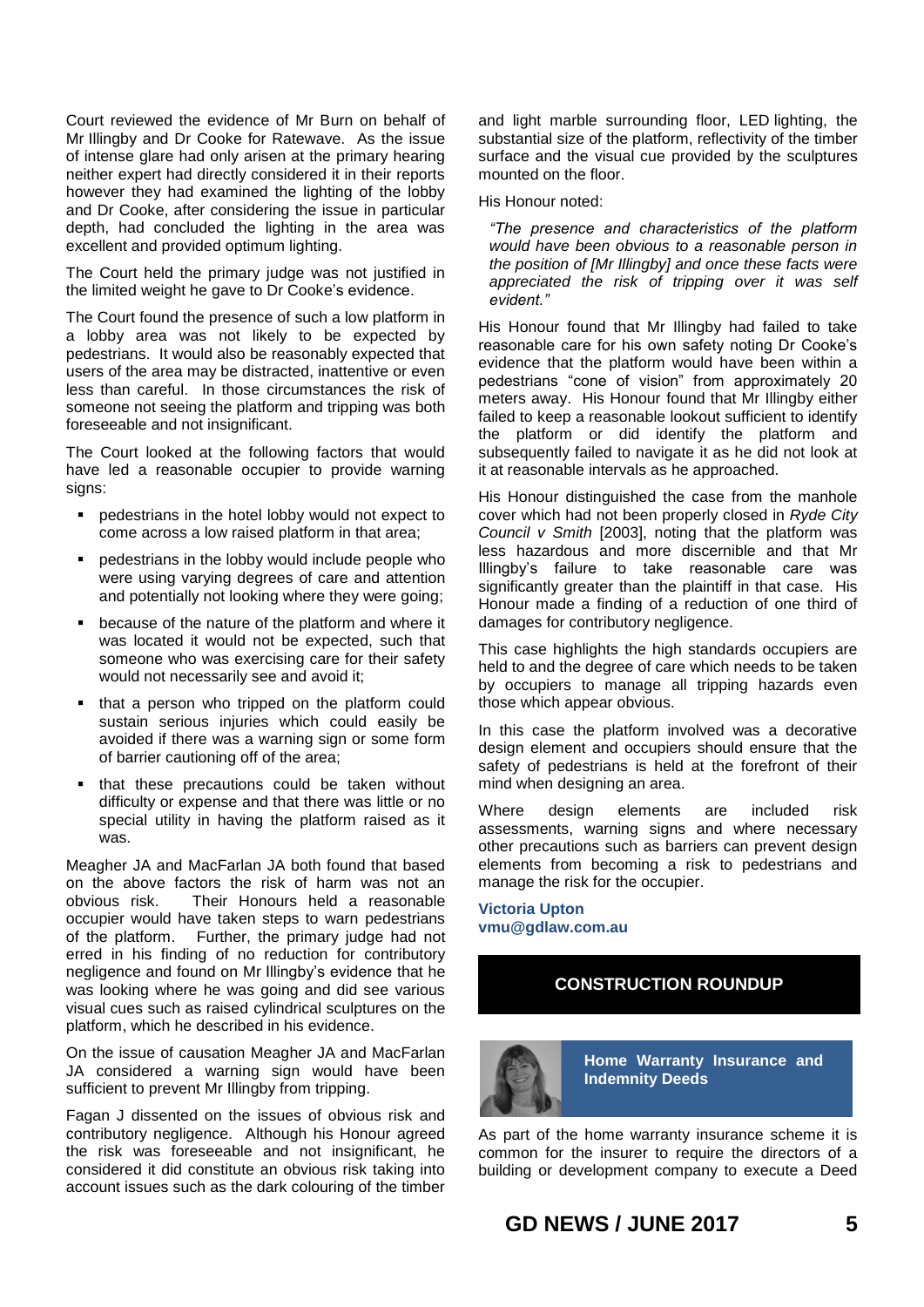of Indemnity under which the director is personally liable to repay the insurer for any amounts paid out under the policy.

If a claim is made under the policy, in many cases the insurer will undertake a cursory check of the alleged defects, negotiate a settlement with the owners corporation or homeowner and then claim repayment from the indemnifying director without involving the director in the settlement process.

However in the recent case of *AAI Limited t/as Vero Insurance v Kalnin Corporation Pty Limited* [2017] NSWSC 548, the insurer's failure to inform the director of its proposed settlement of a claim made under the policy and the resulting failure to give the director an opportunity to respond or to undertake his own work to mitigate the amount of the claim meant that the insurer was not entitled to recover under the indemnity the payments it had made on the policy.

In this case, the director was Mr Kalnin. Mr Kalnin owned a development company, Kalnin Corporation Pty Limited, which in the period from 2001 to 2004 developed a property it owned at Redfern, engaging a builder, Definite Dimensions Pty Limited, to undertake the construction work. As required by the *Home Building Act 1989* (NSW) the builder had applied to Vero Insurance (then known as Sun Alliance Limited) to be certified as eligible to obtain statutory home warranty insurance for the project. As a condition of providing such a policy, Vero had required both Kalnin Corporation as developer and Mr Kalnin as director to execute a Deed of Indemnity in its favour.

Under this deed, Kalnin indemnified Vero for all claims and payments etc that Vero reasonably and properly sustained or incurred resulting from the builder's act or omission or a claim made by an insured under the terms of the policy. The deed also required Vero to inform Kalnin promptly of the proposed settlement of any such claim.

Four years after completion of the construction work, the Owners Corporation that had been created by the development notified Vero of allegedly defective construction work and foreshadowed making a claim under the policy. By now, the builder had been placed into liquidation. It was common ground between Kalnin and Vero in the Court case that at the time of making the claim the Owners Corporation was only entitled to claim in relation to structural defects, since the statutory warranty for non-structural defects had expired two years after completion of the work.

Between May 2009 and February 2013 Vero, through its various consultants, evaluated and assessed the range of defects that had been alleged by the Owners Corporation and evaluated tenders from four remedial builders to carry out defect rectification works. Ultimately Vero paid around \$4 million in respect of remedial works. It then sought to recover that sum

from Mr Kalnin and Kalnin Corporation under the Deed of Indemnity.

There was some controversy between the parties as to whether the policy ultimately issued by Vero was the one contemplated by the Deed of Indemnity. Justice Stevenson applied the principles that had been laid down in *Simic v NSW Housing Corporation* and held that when the wording of the policy was considered objectively as it would be understood by a reasonable businessperson, taking into consideration the context of the policy being issued, it was clear the policy that was ultimately issued by Vero was intended to be caught by the indemnity.

The Court then turned to the issue of whether Vero had acted "reasonably and properly" when making payment to the Owners Corporation in circumstances where it was contended that Vero gave no consideration as to whether the defects of which the Owners Corporation had complained were structural or not. The Court held that if Vero had made a payment that was (as a matter of fact) a result of the builder's act or omission and was also caught by the terms of the policy, then that payment would be one that had been "reasonably and properly" sustained or incurred that - whether or not Vero had actually turned its mind to these questions when it made the payment.

However if Vero had made the payments without complying with its further obligations under the Deed of Indemnity, then it would not have acted reasonably or properly.

In this regard it was pertinent that Kalnin had argued that many of the defects complained of by the Owners Corporation were not "structural defects" within the meaning of the *Home Building Act*. Accordingly, Stevenson J gave detailed consideration as to what was in fact a structural defect within the meaning of this legislation.

Stevenson J held that a structural defect as defined in Regulation 57AC of the Home Building Regulation included:

- a "component" of a building (whether that component was a foundation, floor, wall, roof, column or beam or any other such component) which was "load bearing" such as to be "essential to the stability of the building" or any part of it; and
- a building element (such as a waterproofing membrane, tiling and the like) attached to such load bearing components to the extent that they are designed or intended to and in fact promote the bearing of the load.

Further, his Honour held the inclusion of "weather proofing" in the concept of a component was intended by the legislature to include any component forming part of the external walls or roof of a building that was intended or designed to contribute to the necessary supporting structure of the building but did not include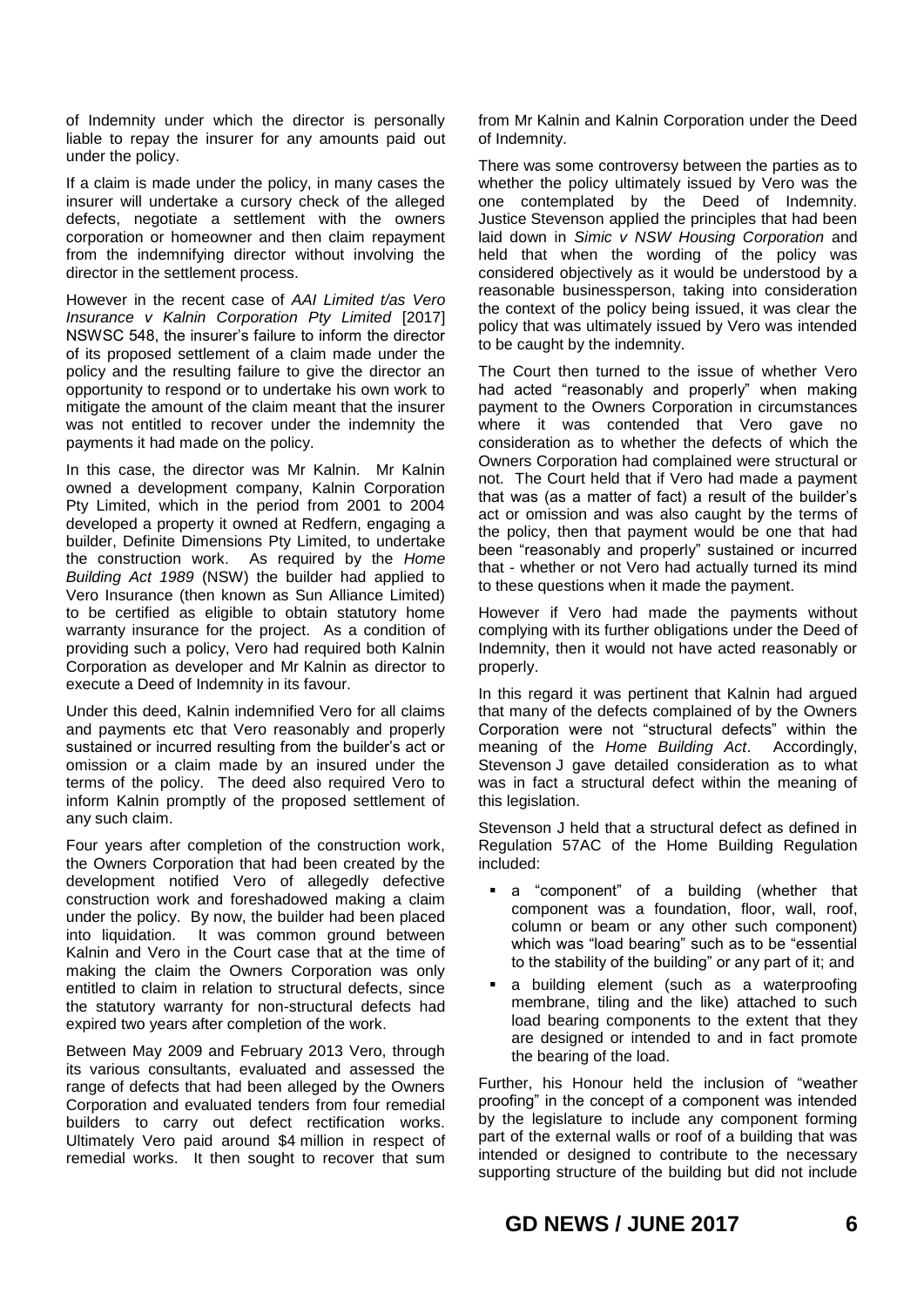any component forming part of the external wall or roof of the building that had a purely cosmetic function (such as a cosmetic render, basketball hoop, letterbox or ventilation grill).

Importantly the deed had required Vero to inform Mr Kalnin and Kalnin Corporation of any proposed settlement of a claim. While Vero had initially informed Mr Kalnin of the fact that a claim had been made, a number of years elapsed in which Vero obtained experts' reports and tenders from remedial builders but during which Vero had not allowed Mr Kalnin an opportunity to consider those reports or tenders or to carry out remedial works himself. This was particularly relevant since Mr Kalnin had at an early stage in the correspondence between Vero and himself offered to carry out any remedial works for which he was liable. Instead, Vero informed Mr Kalnin at a late stage that a determination had already been made to settle the claim and they would be relying on the Deed of Indemnity to recover the amount paid from Mr Kalnin.

The Court held in the circumstances that the requirement to notify Mr Kalnin and Kalnin Corporation of the proposed settlement was a condition precedent to Vero's entitlement to recover the amount paid on the claim from Mr Kalnin and Kalnin Corporation under the Deed of Indemnity. By treating the determination of the claim as a *fait accompli*, Vero had not complied with the condition precedent. Accordingly Vero's claim for repayment from Mr Kalnin and Kalnin Corporation failed.

This case is likely to provide some comfort to builders and developers who often are required to enter into Deeds of Indemnity but lack the power to control or direct how a claim made under the policy is dealt with. This is particularly the case since most Deeds of Indemnity reserve the insurer's entitlement to determine how the claim should be settled without input from the indemnifier.

However insurers would be prudent to ensure they do inform the indemnifying party of what is happening and give that party an opportunity to respond to the claim so they are afforded every opportunity to mitigate the amount paid out under the claim and consequently the amount the insurer will seek to recover from them.

# **Linda Holland lmh@gdlaw.com.au**



**Effect of contractual deeming provisions on security of payment claims**

Many construction contracts include provision that if the contractor makes a claim for payment earlier than the monthly specified date, then that claim is deemed to have been served on that later specified date. This allows the principal under the contract to have some

predictability as to when its liability to pay the contractor for its work will arise.

Recently the issue arose in the Courts as to whether such a deeming provision has an effect on a contractor's right to payment pursuant to the processes of the *Building & Construction Industry Security of Payment Act 1999* (NSW).

In *Regal Consulting Services Pty Limited v All Seasons Air Pty Limited* [2017] NSWSC 613 the contract provided that payment claims were to be made on the  $20<sup>th</sup>$  of every month and any payment claim submitted earlier than the  $20<sup>th</sup>$  of the month would be deemed to have not been served until the  $20<sup>th</sup>$  and the contractor's entitlement to payment would thus not arise until then. The contractor, All Seasons, made a payment claim on 12 July 2016. Regal disputed any liability under the Act to pay the contractor on the basis that All Seasons had already served a payment claim on 20 June 2016, and thus the next reference date (20 July 2016) under the Act had not accrued at the time All Seasons had served the payment claim.

All Seasons' payment claim was referred to adjudication. The adjudicator determined that she had the jurisdiction to deal with the dispute and also that the contractor was entitled to the claimed amount.

All Seasons made an application to the Supreme Court for a declaration that the determination was void. They argued that since the payment claim was not a valid claim under the Act, the adjudicator did not have the jurisdiction to make any determination. In this regard All Seasons relied on *Southern Han Breakfast Point Pty Limited (In Liq) v Lewence Constructions Pty Limited* which had been handed down by the High Court in the meantime. (Our article on the High Court's decision in *Southern Han* was in our February 2017 newsletter.)

Before McDougall J, All Seasons argued that the effect of the relevant clause of the contract was that any progress claim made earlier than the  $20<sup>th</sup>$  dav of the month was deemed to have been made on the 20th and therefore even if (in chronological terms) the progress claim was made early, in contractual terms it was made on the required date.

McDougall J noted as a starting point that the Act did not seek to override or supplant contractual rights (except the extent that they are inconsistent with the provisions of the Act in which case they are void). Accordingly there can always exist two different mechanisms for a contractor (or subcontractor) to recover payment for its work (such as in this case). In this regard, his Honour noted that just because the contract deemed a certain state of affairs in order to make the processes of the contract as between the parties workable, this did not always create a fictitious state of affairs in relation to the implementation of a statutory process. In other words, it is simply used to create a contractual fiction but does not change the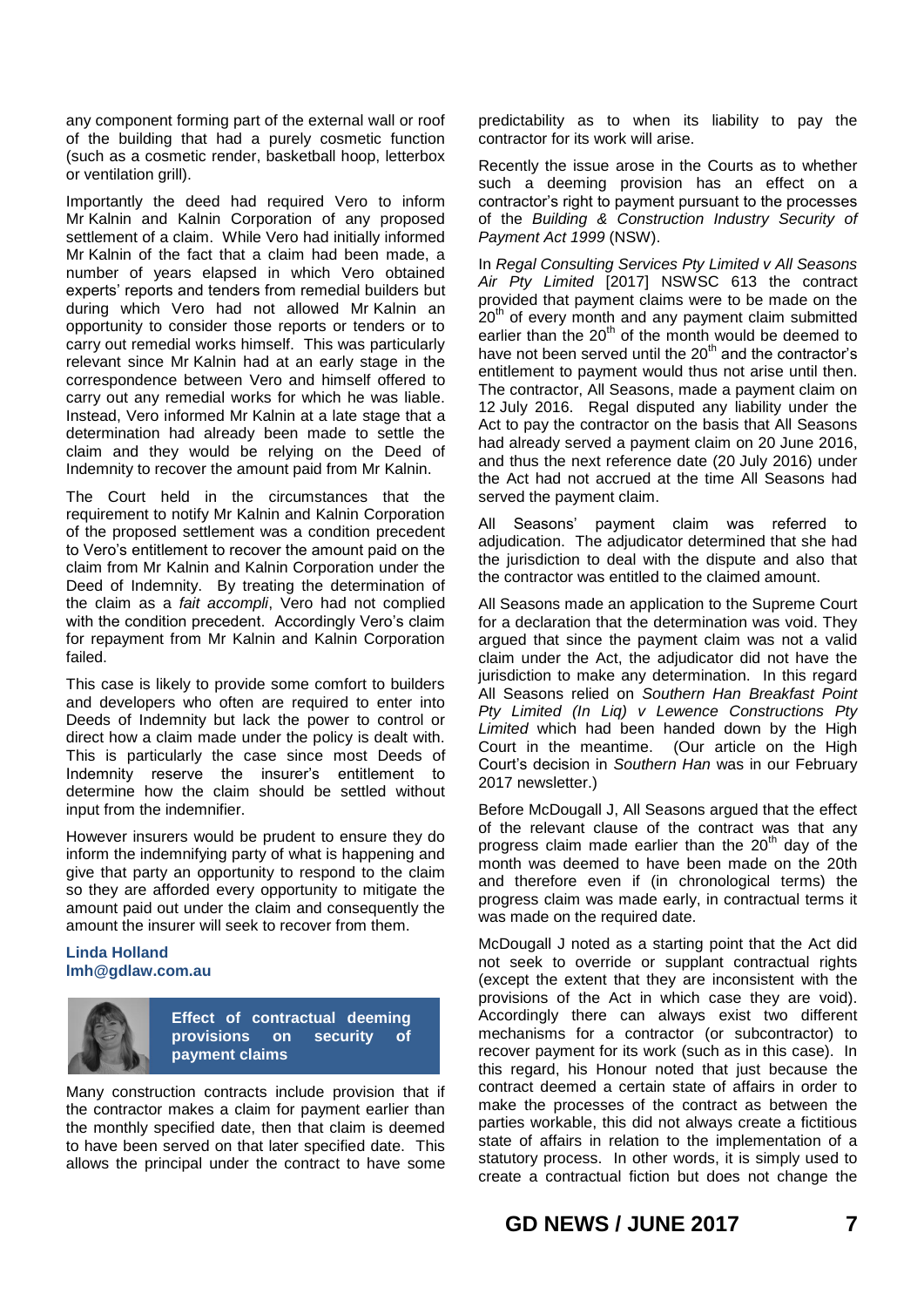basic facts upon which the legislation regulates the parties' rights and entitlements.

As a consequence, McDougall J held that in this particular case the contractor's payment claim had been made on the  $12<sup>th</sup>$ , not the  $20<sup>th</sup>$ , and at that time there was no further reference date available to it. Accordingly the claim was not a valid claim under the Act. As a consequence, the contractor was not entitled to submit that payment claim to adjudication and any determination made was invalid.

The High Court's decision in *Southern Han* made it clear that without a valid reference date, a contractor is not entitled to submit a payment claim for the work he has carried out. This case was one of the first of what is likely to be a large number of cases to go before the Supreme Court to examine the exact circumstances in which a reference date will arise. This case also provided some useful commentary on how the parallel entitlements to payment under the Act and under the contract work together.

# **Linda Holland lmh@gdlaw.com.au**

# **EMPLOYMENT ROUNDUP**



**and Acceptable Employment** 

The *Fair Work Act 2009* introduced a statutory regime for payments to be made to employees if they were made redundant.

Section 119 of the Act provides that where an employee's employment is terminated at the employer's initiative because the employer no longer requires that job to be done by any other employee or because of the insolvency or bankruptcy of the employer, an employee becomes entitled to redundancy pay.

The entitlement to redundancy pay is in addition to any entitlement (either contractual or statutory) an employee has for notice of termination of their employment.

However Section 120 of the Act provides an employer may make an application to the Fair Work Commission to reduce the amount of redundancy pay an employee is entitled to if:

- the employer obtains other acceptable employment for the employee; or
- the employer cannot pay that amount.

The Fair Work Commission in a decision of Commissioner Williams on 10 March 2017 considered

an employer's application to reduce the amount the employer was obligated to pay to 2 employees who were made redundant.

The employer was an electrical contracting company. It subcontracted to an engineering company that had a maintenance services contract. The employer provided eight employee electricians pursuant to the subcontract arrangement.

On 17 January 2017 the employer was notified by its client they should reduce the number of employees they were providing from eight to four by 23 January 2017.

A period of consultation took place with the affected employees together with a selection process based on a number of criteria. Four employees were advised by the employer they would not be continuing work on that project but instead would be returning to the employer's head office/workshop.

Subsequently the two employees were each issued a redeployment letter detailing their wages and position description. Both men were offered redeployment with the employer as full time permanent electricians. Ultimately the employees declined the offer of redeployment.

The employer accepted the working hours and remuneration was less than they would have earned in the project.

the project.<br>**Reduction of Redundancy Pay The Commissioner identified the differences between** the project position and the employment that was now being offered as being:

- different work locations but only up to two kilometres difference between the new location and the project location;
- eight hours less per month; and
- a reduction in the hourly rate from \$57.57 to \$37.57 as the new position did not offer continuous shift work.

The Commissioner accepted the new employment involved in a reduction of annual income of over \$40,000.00 per annum for each employee for the same hours.

The Commissioner considered Section 120(1)(b) that the employer found for the employees "other acceptable employment".

It was noted by the Commissioner that The Full Bench of the Fair Work Commission in *Australian Chamber of Manufacturers v Derolle Nominees Pty Limited* determined:

*"What constitutes 'acceptable alternative employment' is a matter to be determined as we have said, on an objective basis. Alternative employment accepted by the employee (and its corollary, alternative employment acceptable to the employee) cannot be an appropriate application of the words* 

**GD NEWS / JUNE 2017 8**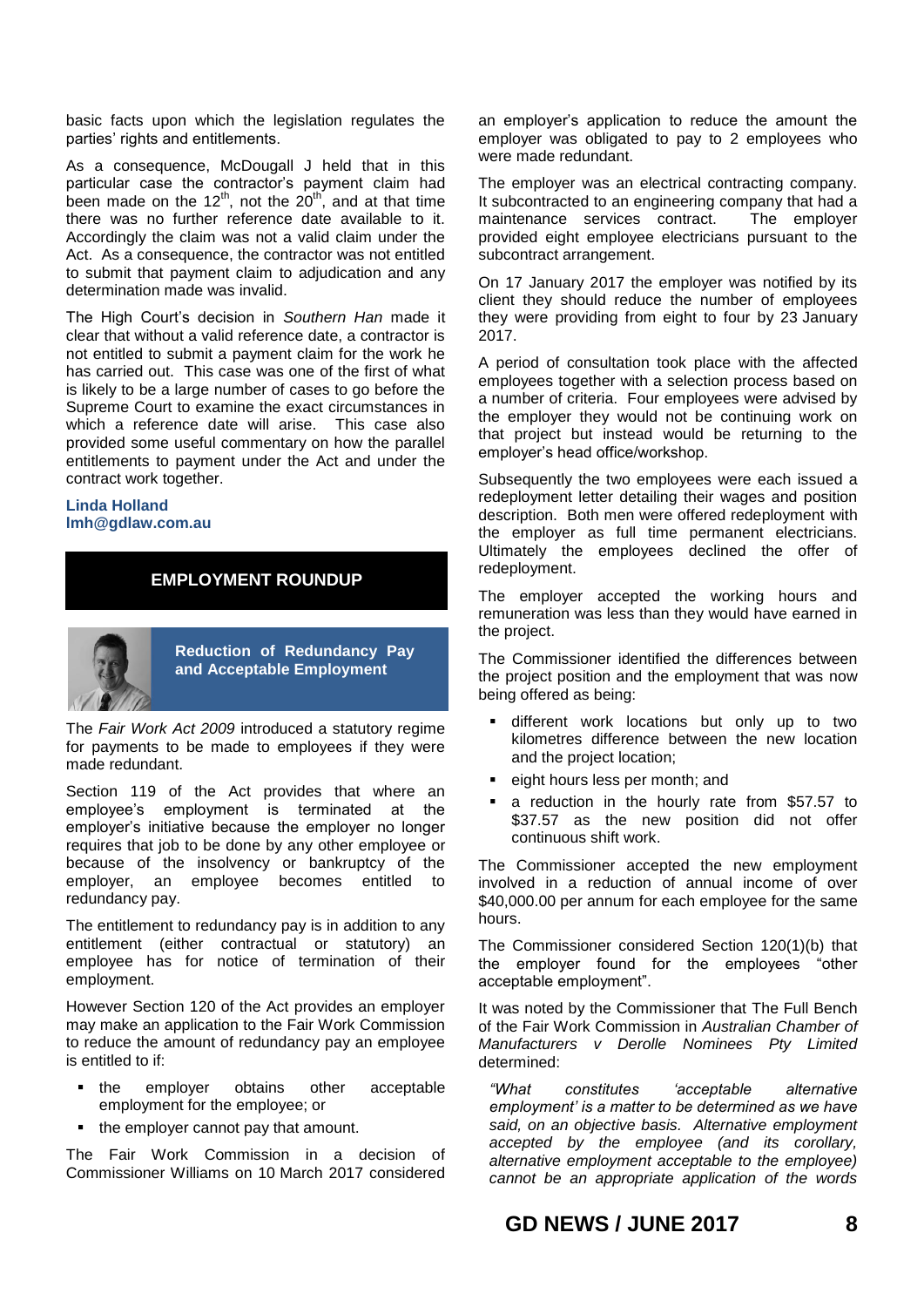*because that meaning would give an employee an unreasonable and uncontrollable opportunity to reject the new employment in order to receive redundancy pay: the exemption provisions would be without practical effect.*

*Yet the use of a qualification 'acceptable' is a clear indication that it is not any employment which complies, but that which meets the relevant standard. In our opinion there are obvious elections of such a standard including the work being of like nature: the location being not unreasonably distant; the pay arrangements comply with the award requirements. There will probably be others".*

The Commissioner noted the fact that the employment was rejected by the employees does not objectively make it "unacceptable".

The Commissioner considered that whilst a loss of annual income of around \$40,000.00 was a significant negative difference between the project position and other employment offered, being a reduction in income of 33%, he accepted the employer had done all it reasonably could do in difficult circumstances to retain the employees within its workforce and provide them with ongoing employment.

The Commissioner accepted the immediate business realities were that the employer could only offer the employees other employment which involved significantly reduced earnings. Having regard to the significant difference in earnings, the Commissioner determined the positions offered were not "acceptable employment" for the purposes of Section 120 of the Act. Accordingly the employer's application to reduce the employees' entitlement to redundancy pay to zero was dismissed and the employees were entitled to the full benefits of the redundancy pay as provided by the Fair Work Commission.

Employers should be mindful that when looking to redeploy employees whose positions have been made redundant that the conditions of the redeployment position would be acceptable to the employees. As the Commissioner noted the travel time and hours worked difference in the redundant position and the new position were not of consequence, however a reduction in wages of 33% rendered the redeployment unacceptable in the circumstances of the employees' remuneration. Obviously a consideration would be whether the employees could do better on the open labour market as a factor of whether the new position was acceptable. If the remuneration that was offered in the redeployment position was comparable to what was available on the open labour market, it would make the redeployment position more "acceptable".

**Michael Gillis mjg@gdlaw.com.au**



**Qualifying period for Unfair Dismissal Protection**

A recent Unfair Dismissal application in the Fair Work Commission highlights some key points for employers relating to qualifying periods of service.

Section 382 of the *Fair Work Act 2009* (Cth) says:

A person is *protected from unfair dismissal* at a time if, at that time:

- (a) *the person is an employee who has completed a period of employment with his or her employer of at least the minimum employment period; and*
- (b) *one or more of the following apply:*
	- *(i) a modern award covers the person;*
	- *(ii) an enterprise agreement applies to the person in relation to the employment;*
	- *(iii) the sum of the person's annual rate of earnings, and such other amounts (if any) worked out in relation to the person in accordance with the regulations, is less than the high income threshold.*

Section 383 of the Act says:

# The *minimum employment period* is:

- (a) *if the employer is not a small business employer—6 months ending at the earlier of the following times:*
	- *(i) the time when the person is given notice of the dismissal, immediately before the dismissal; or*
	- *(ii) if the employer is a small business employer—one year ending at that time.*

That is, the unfair dismissal protections kick in after 6 or 12 months (depending on employer size) for award/enterprise agreement employees, and those who earn less than the high income threshold.

In *Cannington v Triple R Corporation Pty Ltd* [2017] FWC 2772, a dispute arose as to whether an employee had met the required 6 months minimum employment.

The first issue involved the start date of employment. The employee's letter of offer said *"Your employment will commence on or before 13th June 2016 according to allocated shift roster".*

The employer required the employee to attend induction training on 10 June, which the employee did. He asked to be paid in accordance with the terms of his employment agreement, but did not receive payment.

His first paid shift was on 13 June.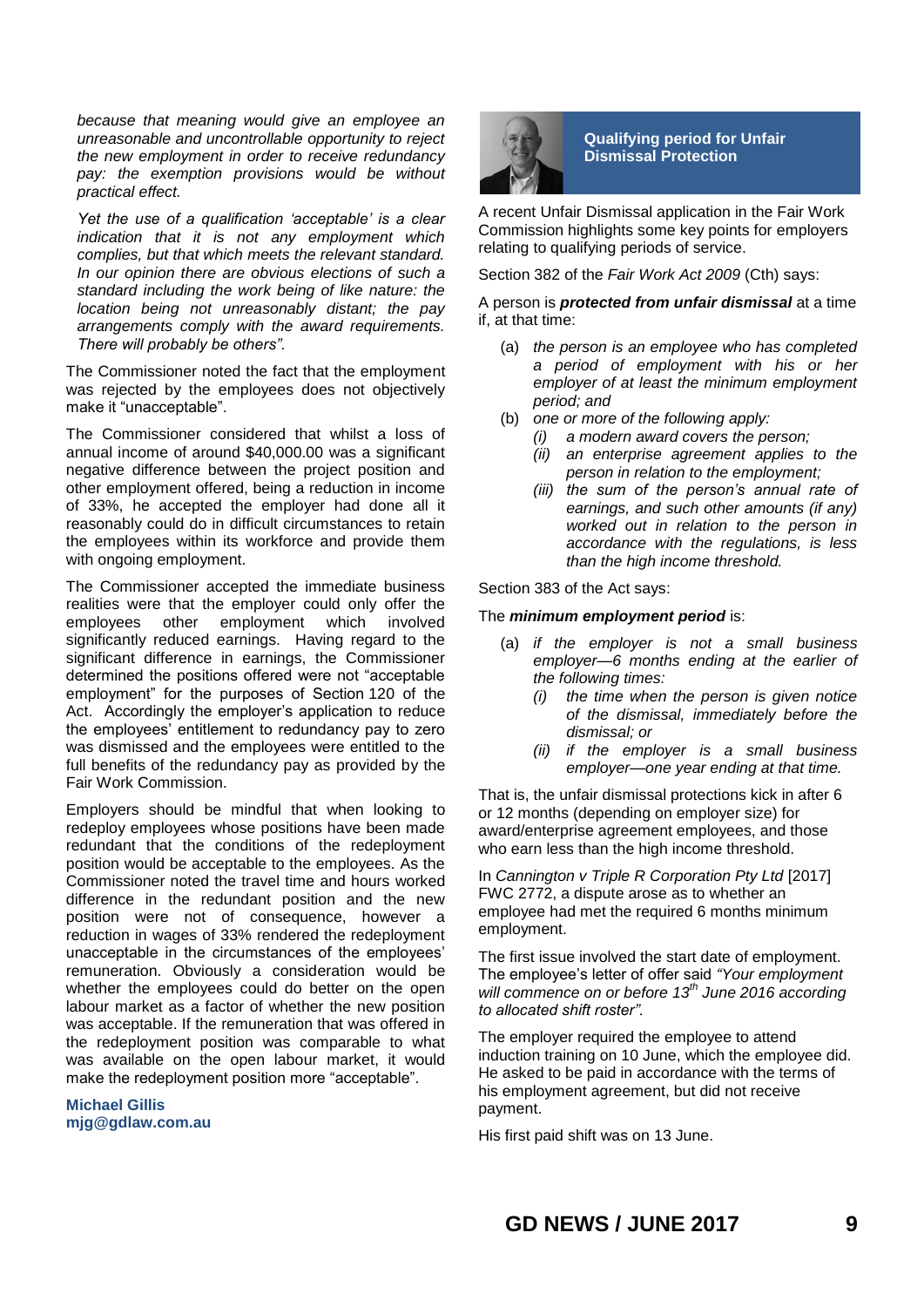The employee argued that his employment commenced on 10 June, rather than 13 June as asserted by the employer.

The FWC took the view that the start date was 13 June –because the attendance at induction training was a precondition to his employment, and because he had not been paid. This seems unsound – it is difficult to see how attendance at a compulsory training session for which there was an entitlement to be paid could not constitute the commencement of employment.

The second issue concerned when the employment terminated.

The employee was told by telephone on 9 December that his employment was terminated and he worked no further shifts after that. He subsequently received a letter which said *"Your employment will cease on 13 December."*

On this issue the FWC found that that what was critical was when the employment relationship came to an end – and this was on 9 December, even if the employment contract ended later on 13 December.

So, the employee had not served 6 months and was not protected from unfair dismissal.

**David Collinge dec@gdlaw.com.au**

# **WORKERS COMPENSATION ROUNDUP**



# **Section 67 – Alive and Well**

Almost five years have passed since introduction of the legislative changes in 2012 abolishing a worker's entitlement to lump sum compensation under Section 67 for pain and suffering. As a consequence of a number of appeal decisions including *Goudappel,* a worker's entitlement to compensation for pain and suffering in claims made prior to the amending legislation has survived in a number of limited circumstances.

A recent Presidential determination has confirmed entitlement to compensation for pain and suffering will remain in certain circumstances, even where there was no claim under Section 67 prior to the amendments and where there was aggravation of the original injury that was not notified until after the amendments commenced.

The worker suffered an injury to her right knee in the course of her employment as a delicatessen assistant in February 2008. In August 2010 the worker was assessed as suffering 7% whole person impairment and in September 2010 her solicitors made a claim for

lump sum compensation under Section 66. The claim was not pursued as the worker had not reached maximum medical improvement. In September 2010 the worker suffered a further injury to her knee and The worker underwent further surgery in February 2011.

In January 2014 the worker was assessed as suffering 19% whole person impairment in respect of injury to the right knee and associated scarring. Her solicitors made a claim for lump sum compensation under Section 66 and Section 67 in February 2014.

The employer declined liability on the basis maximum medical improvement had not been reached and further surgery was required.

In August 2014 the worker underwent a total right knee replacement. She was further assessed in November 2015 with 20% whole person impairment. In the report her medico-legal specialist noted the worker suffered a further twisting injury to the right knee at work in September 2010.

A further permanent impairment claim was made on the employer in December 2015 again identifying the date of injury as January 2008 and making a claim for lump sum compensation under Sections 66 and 67 of the 1987 Act.

The employer relied upon a medical opinion wherein the worker was assessed with 18% whole person impairment as a consequence of the work injuries in January 2008 and September 2010 and the impairment was apportioned equally between the two injuries.

Proceedings were commenced in the Workers Compensation Commission and the employer placed in dispute the level of impairment, the aggregation of impairment for separate frank injuries and the entitlement to compensation pursuant to Section 67.

When the matter was listed for hearing in July 2016 there was an agreement between the parties that the worker was entitled to a total of 19% whole person impairment as a result of both injuries aggregated together. The parties were directed to file written submissions regarding the worker's entitlement to compensation pursuant to Section 67.

The arbitrator subsequently issued a Certificate of Determination in the worker's favour finding she was entitled to an award of lump sum compensation pursuant to Section 67.

An appeal was lodged by the employer.

In his determination of the appeal Judge Keating observed the arbitrator had correctly identified the matter was complicated because the claimant relied on two separate injurious events leading to the pathology which resulted in the agreed whole person impairment of 19%. Until the hearing in July 2016 no claim had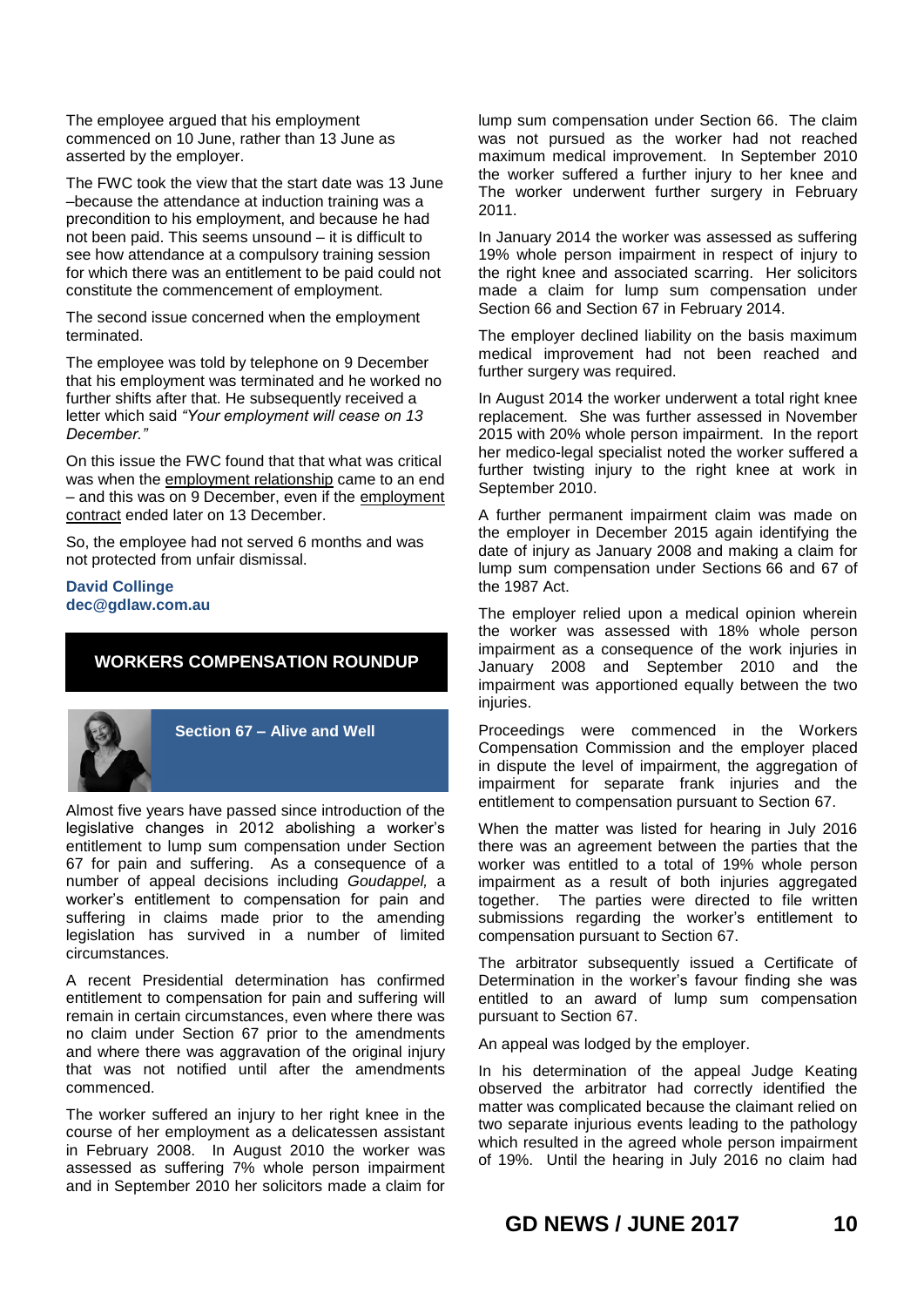been made with respect to the injury in September 2010.

In the appeal the employer submitted the worker had no entitlement to claim compensation pursuant to Section 67 as she had not made a claim that specifically sought this compensation prior to enactment of the amending Act. It was argued any entitlement the worker may have did not crystallise until such time as she reached the necessary threshold which did not occur prior to the 2012 amendments. It was further argued the claim was a "new" claim rather than an amended claim and such a claim could not be made as all of relevant particulars required to make the claim did not occur until after the 2012 amendments.

His Honour Judge Keating relied on *Goudappel* to find that it was enough that the worker had made a claim that specifically sought compensation under Section 66 before the amendments and therefore the amendments did not apply to her and she was entitled to have her claim for Section 66 benefits determined without the restrictions imposed on lump sum compensation by the amending Act.

Judge Keating considered it was immaterial that the particulars of the 2010 injurious event were provided after the 2012 amendments. The particulars in respect of the injury to the right knee and the claim for lump sum compensation pursuant to Section 66 had been validly made before 2012. Whilst ever the claim in respect of the 2008 injury remained unresolved, it was capable of being amended and any amendment did not constitute a new claim because the claim related to the same "injury". It did not matter the amendment also sought Section 67 benefits for the first time.

The decision demonstrates the Commission's propensity to make a beneficial interpretation of a worker's entitlement to compensation for pain and suffering in relation to any claim that remains unresolved following the amendments in 2012.

## **Belinda Brown bjb@gdlaw.com.au**



'**Injury' is the only factor to be determined**

Pursuant to Section 65A(1) of the *Workers Compensation Act 1987* ("the 1987 Act") no compensation is payable in respect of permanent impairment that results from a secondary psychological injury.

An employee, to be entitled to permanent impairment for a primary psychological injury, must demonstrate the psychological injury is not secondary in nature.

A recent decision of the Workers Compensation Commission demonstrates an employee can have a

primary psychological injury and a physical injury arising out of the same accident.

By way of background the worker was employed by the employer as a maintenance supervisor before suffering a physical injury on 23 March 2012 when a metal drum, alleged to weight 30-40kg, fell on him whilst he was working under it in the course of his employment.

The worker initially lodged a claim for physical injury which was accepted by the insurer. The worker then alleged as a consequence of the incident he had suffered a primary psychological injury within the meaning of Section 65A of the 1987 Act and claimed lump sum compensation of 54% whole person impairment for the primary psychological injury.

The employer disputed the fact the worker suffered a primary psychological injury on the basis that no such injury within the meaning of Section 4 of the 1987 Act had been suffered and employment was not a substantial contributing factor to such an injury within the meaning of Section 9A of the 1987 Act. Reliance was placed on medical evidence which suggested the worker was exaggerating, if not fabricating, his symptoms to a degree whereby his presentation could not be accepted as genuine.

Arbitrator Wardell had to determine whether the worker suffered a psychological injury within the meaning of Sections 4, 11A(3) and 65A of the 1987 Act as a result of the frank incident of 23 March 2012, in which the worker also suffered physical injury.

Arbitrator Wardell found in favour of the worker on the issue of whether he suffered a primary psychological injury as a result of the incident as the only claim before the Commission was for permanent impairment.

The case put forward by the employer was essentially that there was no immediate complaint consistent with a post traumatic stress disorder ("PTSD") as claimed and that the worker's bizarre conduct was such that his account of events could not be accepted and his presentation to doctors infected and undermined the medical opinion to such an extent that his presentation could not be accepted.

In his decision the arbitrator noted:

*"Because the only claim made in the Application is for permanent impairment compensation resulting from a primary psychological injury, my jurisdiction is limited to determining the "liability" issue of whether the applicant suffered such injury: see section 65 of the 1987 Act, sections 293 and 321 of the 1998 Act and Jaffarie v Quality Castings Pty Ltd [2014] NSWWCCPD 79 and the cases referred to therein. Issues such as whether the applicant continues to suffer from such an injury, whether his current symptoms result from that injury and whether his current symptoms are genuine all form part of the "medical dispute" concerning the degree of* 

**GD NEWS / JUNE 2017 11**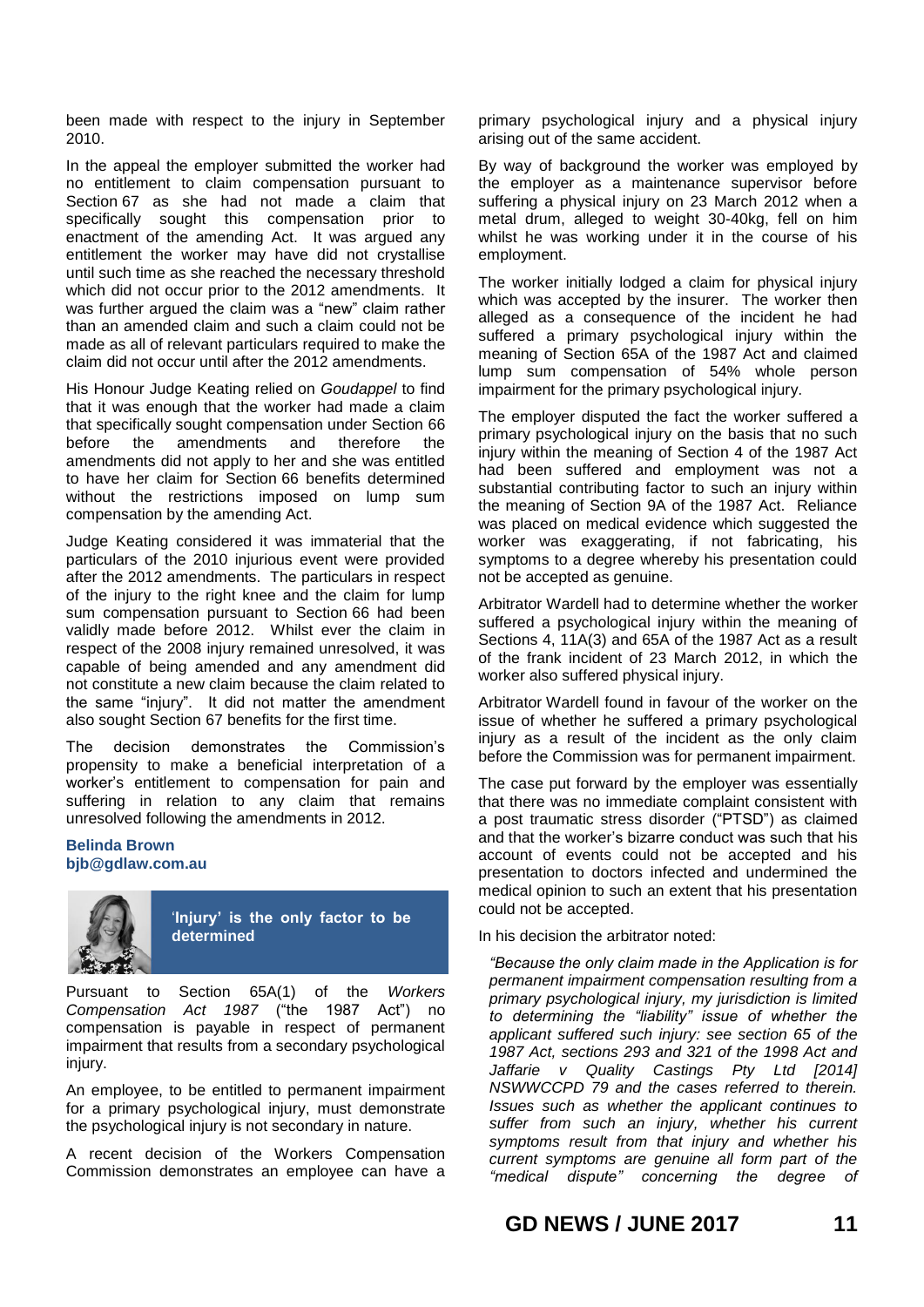*impairment present as a result of an injury which falls within the exclusive jurisdiction of an Approved medical Specialist (AMS).*

*In the circumstances of the present case, in which the applicant's presentation has become increasingly bizarre and possibly suspect over time, it is necessary to bear the demarcation between the respective jurisdictions of arbitrator and AMS' carefully in mind. This is particularly so where I am asked by the respondent to find that the applicant has failed to discharge his onus of establishing that he ever had an "injury" on the basis of medical opinion concerning the unreliability of his current presentation rather than his presentation at any stage following the incident on 23 March 2012 in which he suffered physical injury."*

The arbitrator determined the physical injury involved a sufficiently real risk of serious injury to cause PTSD and even though many aspects of the worker's presentation was not consistent with PTSD his only determination is that relating to injury. Even identifying the shortcomings in the medical evidence the arbitrator concluded in relation to diagnosis:

*"Ultimately, and against a background of other experts to whom I have referred having diagnosed PTSD and depression, I have concluded that it is appropriate to place the greatest weight on the opinions of Dr Malik and Dr Samuell in his first report of 25 May 2012".*

Dr Samuell provided an initial report dated 25 May 2012 wherein he diagnosed PTSD. The doctor subsequently altered his opinion when he was forwarded neuropsychological assessments which demonstrated possible feigning and inconsistency in presentation. In preferring the original opinion of Dr Samuell as at May 2012 and Dr Malik as at June 2013 the arbitrator approached the case on the basis that if there had been an injury in the nature of PTSD as a result of the incident then the worker's subsequent bizarre presentation does not mandate a different conclusion having regard to the limited issue which he was required to determine.

The arbitrator essentially concluded on the basis of the whole of the evidence and noting his jurisdiction is limited to the issue of injury only, he is only required to be satisfied on the balance of probabilities, rather than to a degree of absolute certainty that the worker suffered a psychological injury as a result of the accident of 23 March 2012. Whether and to what extent his alleged level of impairment is genuine and results from the subject injury is more a matter falling within the exclusion jurisdiction of an approved medical specialist ('AMS").

The appropriate standard of proof required of the worker in discharging his onus is the balance of probabilities, meaning the arbitrator must be satisfied to a degree of actual persuasion or affirmative satisfaction the case on injury has more probably than not been made out. It is not necessary for the arbitrator to be satisfied to a degree of medical or scientific certainty but on the other hand it would not be sufficient for the arbitrator to be merely satisfied the worker had suffered a psychological injury caused by the incident of 23 March 2012. The arbitrator must be satisfied on the balance of probabilities, which he was.

The case is a reminder that an arbitrator, when determining the limited question of injury, must only be satisfied that an injury in fact occurred. It is not for the arbitrator to determine whether any impairment arising from the injury is such that would provide an entitlement to benefits. Whether the worker's current symptoms result from the injury or whether his current symptoms are genuine all form part of a medical dispute concerning the degree of impairment as a result of the injury which falls within the exclusive jurisdiction of an AMS, not an arbitrator.

Accordingly the matter will be remitted for referral to an AMS who will undertake the task of assessing the degree of permanent impairment resulting from the injury taking into account the varied medical evidence presented by both parties.

# **Naomi Tancred ndt@gdlaw.com.au**



**The difficulties in striking out a Pre Filing Statement in NSW** 

We have reviewed a number of decisions in our previous newsletters highlighting the difficulty striking out a Pre Filing Statement in a work injury damages claim. The striking out of a Pre Filing Statement has significant ramifications for the claimant and on that basis the jurisdiction to strike out a Pre Filing Statement rests solely with the President of the Workers Compensation Commission.

Recently, President Keating of the Workers Compensation Commission was again requested to determine whether a Pre Filing Statement should be struck out for want of prosecution.

The worker was employed as a cleaner and suffered an injury sufficient to result in a significant degree of permanent impairment. In fact, the worker had demonstrated to the satisfaction of the employer she had reached the 15% whole person impairment threshold in order to bring a claim for work injury damages.

On 7 June 2016 the worker served a Pre Filing Statement on her employer and an attempt was made to resolve the matter with an informal settlement conference. The matter failed to resolve and the Commission appointed a mediator on 25 July 2016 to mediate the matter.